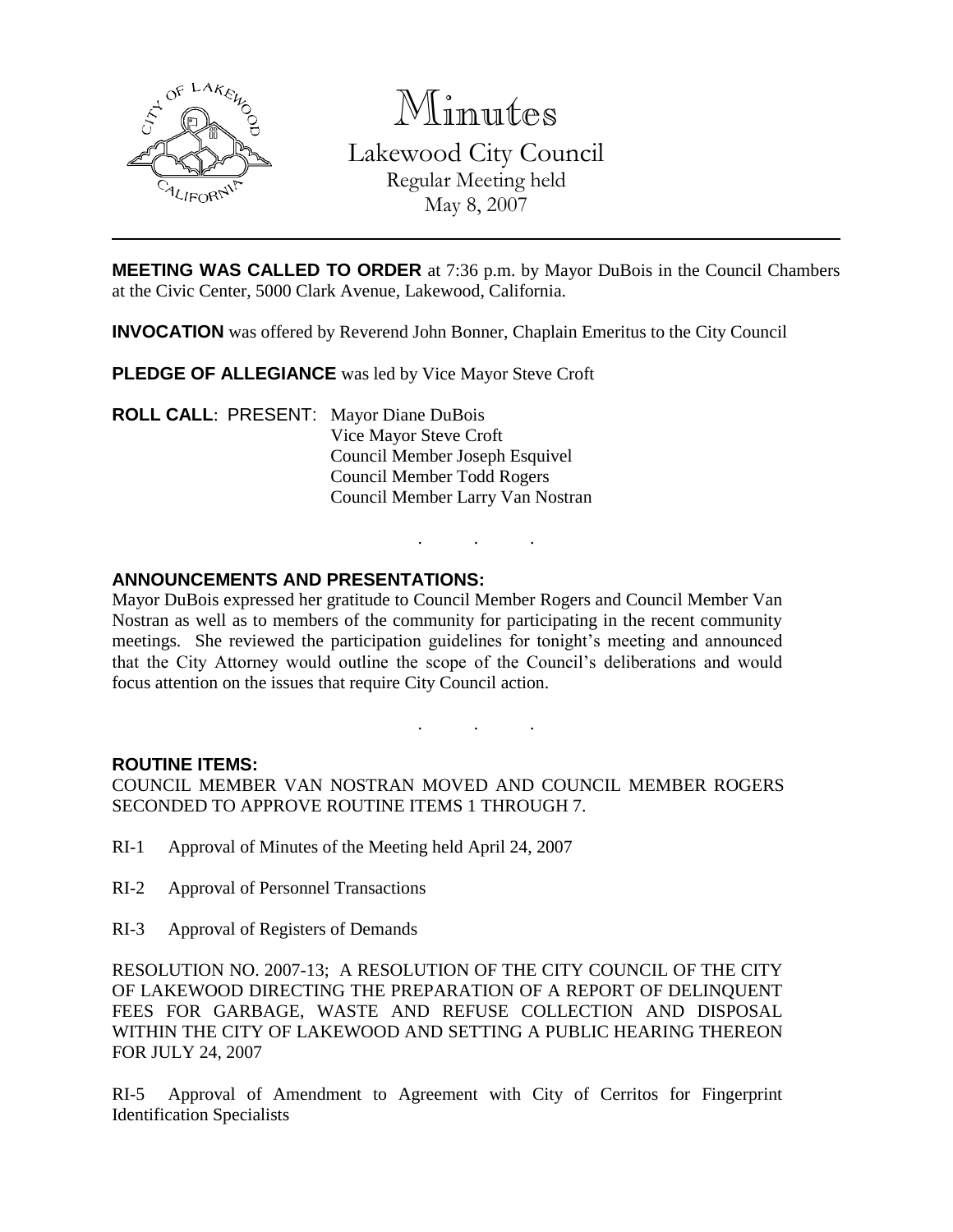## **ROUTINE ITEMS:** Continued

RI-6 Approval of Emergency Replacement - Bloomfield Park HVAC Equipment

RI-7 Approval of Expenditure for Government Relations and Advocacy Services

UPON ROLL CALL VOTE, THE MOTION WAS APPROVED:

AYES: COUNCIL MEMBERS: Van Nostran, Esquivel, Croft, Rogers and DuBois NAYS: COUNCIL MEMBERS: None

Mayor DuBois announced that Item 1.2 would be moved forward to this point in the meeting.

. . .

## **1.2 • OFF-STREET PARKING AND STORAGE OF MOTORIZED RECREATIONAL VEHICLES, TRAILERS, AND SEMI-TRAILERS IN RESIDENTIAL ZONES**

City Attorney Steve Skolnik advised that this was a noticed public hearing item but as a result of discussions with the Ad Hoc Committee, the Council would receive recommendations to not proceed with the ordinance as presented and to take a different course of action, therefore, the holding of a public hearing on the proposed ordinance would be moot.

Council Member Rogers reported that on May 3rd, he and Council Member Van Nostran, as members of the Ad Hoc Committee, had the opportunity to meet with many of the residents regarding the onsite storage or private property parking of RVs and trailers. He stated that based upon the many presentations and almost three hours of testimony which included thoughtful comments and sound suggestions, they felt it would be hasty to move forward with the recommendations of the Planning and Environment Commission. He concluded that the Ad Hoc Committee would continue to work with and receive substantial input from members of the community, make some modifications promoting fairness to all concerned and bring those recommendations back to the City Council.

Council Member Van Nostran stated he was impressed with the demeanor of the people who attended the meeting on Thursday night and expressed his interest in resolving the issues raised as well as maintaining the quality of life to make it even better than it has been in the past.

COUNCIL MEMBER ROGERS MOVED AND COUNCIL MEMBER VAN NOSTRAN SECONDED TO TABLE THE ITEM, TO ASK THE CITY ATTORNEY TO PROVIDE COUNCIL DIRECTION REGARDING THE POTENTIAL MODIFICATION OR SUSPENSION OF ENFORCEMENT OF THE CURRENT ORDINANCE RELATIVE TO OFF-STREET PARKING AND TO MAKE DIRECT NOTIFICATIONS TO THOSE WHO EXPRESSED INTEREST ON THE ISSUE REGARDING WHEN THE ITEM WAS BROUGHT BACK TO THE CITY COUNCIL.

*133-1 Bloomfield Park 270 Legislation*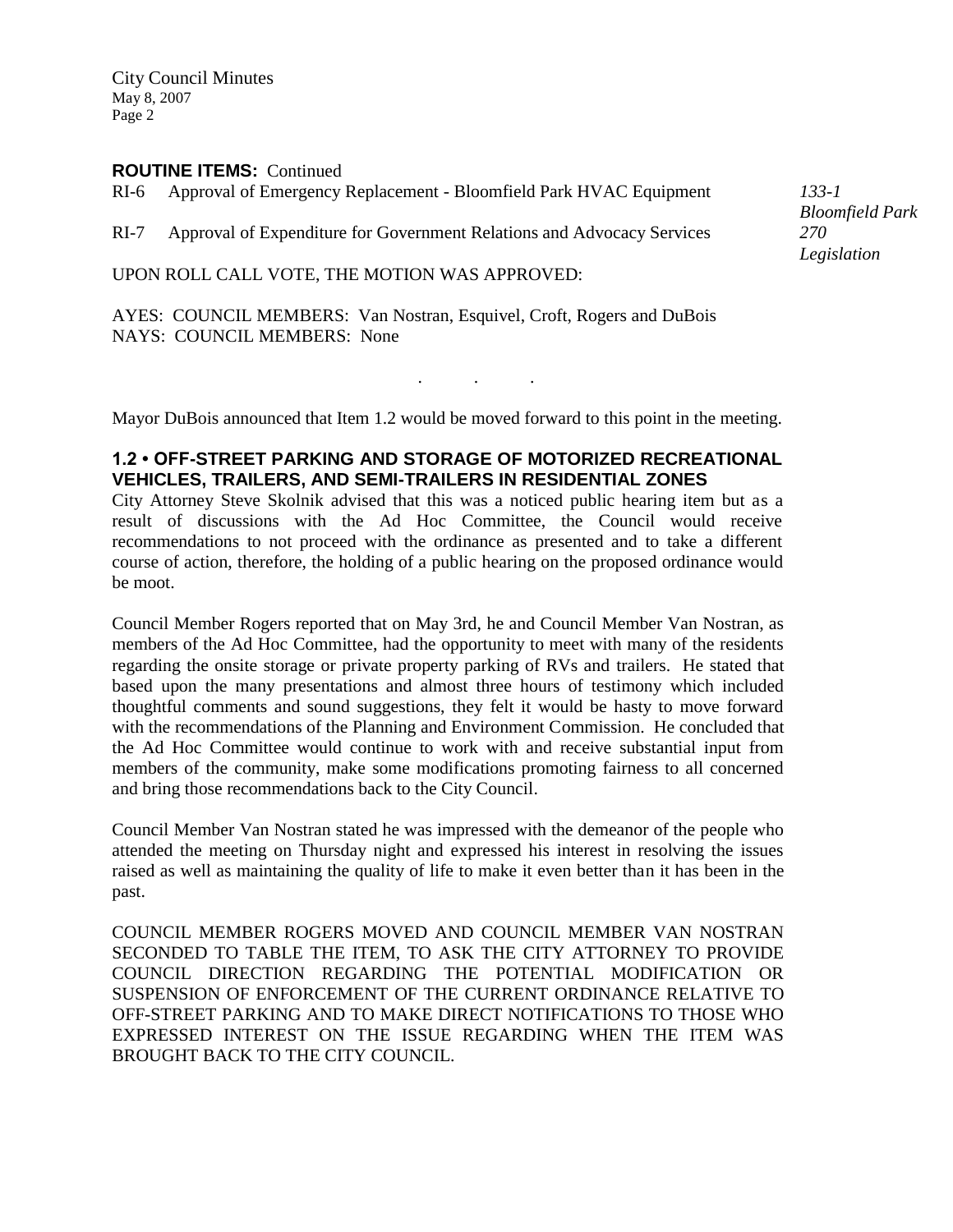# **1.2 • OFF-STREET PARKING AND STORAGE OF MOTORIZED RECREATIONAL VEHICLES, TRAILERS, AND SEMI-TRAILERS IN RESIDENTIAL ZONES** - Continued UPON ROLL CALL VOTE, THE MOTION WAS APPROVED:

## AYES: COUNCIL MEMBERS: Van Nostran, Esquivel, Croft, Rogers and DuBois NAYS: COUNCIL MEMBERS: None

The City Attorney clarified that since the item was now tabled, those who signed in to address the Council would be speaking on an item that was no longer before the City Council. He added that when the matter did come back for consideration, it would not be in the same form as presented. Mr. Skolnik advised that the item had not been continued to a date certain but that there would be a noticed public hearing which would be published as well as sent specifically to those requesting such notice. He also noted that although as a tabled item it could come back at any time, due to the amount of work involved with the issues raised, the item would not be brought back right away.

Mr. Skolnik responded to Vice Mayor Croft's inquiry by stating that those who signed in tonight would be given notice automatically when the item came back at a subsequent meeting and anyone else who wished to receive notice could sign up now.

Responding to questions from Scott Schroyer, Mayor DuBois and Council Member Rogers reiterated that the Council were all very aware of the community's concerns about adequate notice and maintained that those on all sides of the issue would be part of the process with the Ad Hoc Committee.

At 7:50 p.m., Mayor DuBois called for a brief recess. At 7:56 p.m., the City Council Meeting was reconvened.

. . .

#### **1.1 • PRECISE PLAN OF DEVELOPMENT FOR 11124 E. DEL AMO BOULEVARD** *[Tabled April 24, 2007]*

. . .

The City Attorney reported that a public hearing had previously been conducted and closed on this item. Since then, a meeting had been held where more public comment had been provided so what was before the Council tonight was the decision on the precise plan that had been tabled at the last meeting.

Community Development Director Jack Gonsalves stated that at the direction of the City Council, staff had met with the group of neighbors residing in the housing tract adjacent to the proposed Lakewood Estates at Gordon Ranch project on May 5th at Bloomfield Park to review background, history and permitted uses on the site as well as to answer questions regarding the wall, grading and drainage issues.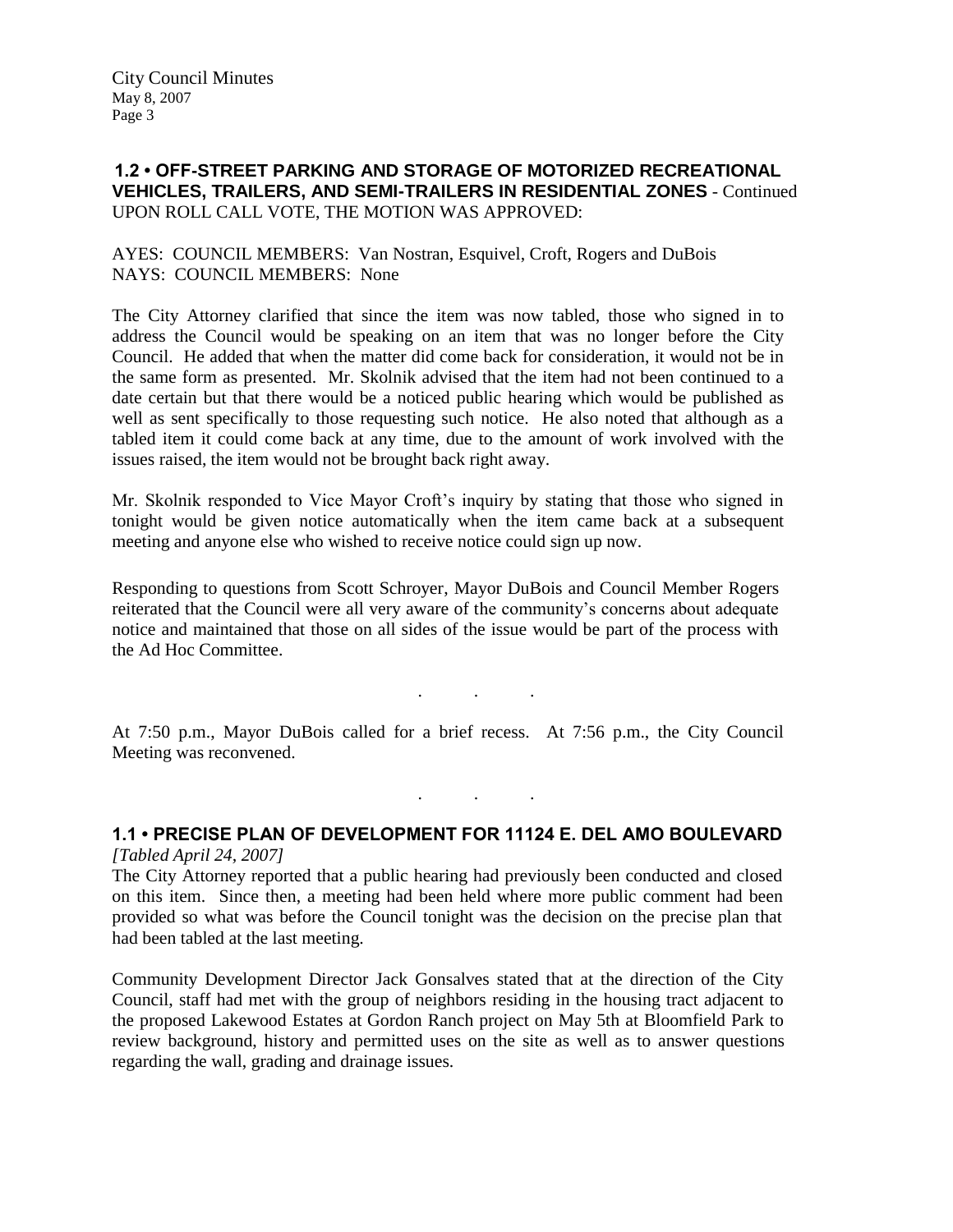# **1.1 • PRECISE PLAN FOR 11124 E. DEL AMO BLVD.** - Continued

Andy Norag, Senior Civil Engineer for the Land Development Division of the Los Angeles County Department of Public Works (LACDPW), explained that in providing engineering services for City, he had reviewed hydrology of the subdivision, the grading plan, and street improvement plans for project. He stated that one of the requirements was to make sure that the subdivision did not alter the drainage pattern noting that he and the consulting engineer for the project, Wes Lind, who conducted a hydrologic analysis, concurred that the street capacity downstream had the capacity to accommodate the additional discharge.

Council Member Rogers thanked the staff and the people who, with Council Member Van Nostran, attended the meeting. He expressed concern that the project would add to the preexisting flooding conditions in the area of Hornet Place and Stillman Street and that despite the engineer's assertion that it was still within capacity, it did not eliminate the concern that a drainage issue existed. He suggested staff be directed to initiate a study to determine the drainage situation and any mitigations that could be undertaken to deal with it.

ORDINANCE NO. 2007-2; AN ORDINANCE OF THE CITY COUNCIL OF THE CITY OF LAKEWOOD AMENDING ORDINANCE NO. 2006-8 INCORPORATING THE PRECISE PLAN INTO THE PD-SF (SINGLE FAMILY DWELLING UNIT PLANNED DEVELOPMENT) ZONING FOR THAT PROPERTY LOCATED AT 11124 DEL AMO BOULEVARD, DESIGNATED ADOPTION OF PRECISE PLAN FOR ZONE CHANGE CASE NO. 110

COUNCIL MEMBER ROGERS MOVED AND COUNCIL MEMBER VAN NOSTRAN SECONDED TO INTRODUCE ORDINANCE NO. 2007-2. UPON ROLL CALL VOTE, THE MOTION WAS APPROVED:

AYES: COUNCIL MEMBERS: Van Nostran, Esquivel, Croft, Rogers and DuBois NAYS: COUNCIL MEMBERS: None

**1.3 • APPLICATION SUBMITTAL FOR COMMUNITY DEVELOPMENT BLOCK GRANT - FISCAL YEAR 2007-08**

. . .

The Director of Community Development gave a brief presentation based on the memo in the agenda and stated that the City had received over \$20 million through the Community Development Block Grant Program (CDBG) over the past thirty-four years. He outlined the proposed activities as described in the Action Plan for fiscal year 2007-08, which provided for Public Facilities and Improvements, Community Conservation, and Public Services noting that eighty percent (80%) of the \$751,951 in funds awarded by the U.S. Department of Housing and Urban Development (HUD) will principally benefit low- and moderateincome persons. He concluded by stating that staff recommended the City Council conduct a public hearing to receive comments on the proposed Action Plan and following the public hearing, approve the FY 2007-08 Action Plan and authorize the City Manager to submit the CDBG funding application along with the required CDBG certifications to HUD by May 15, 2007.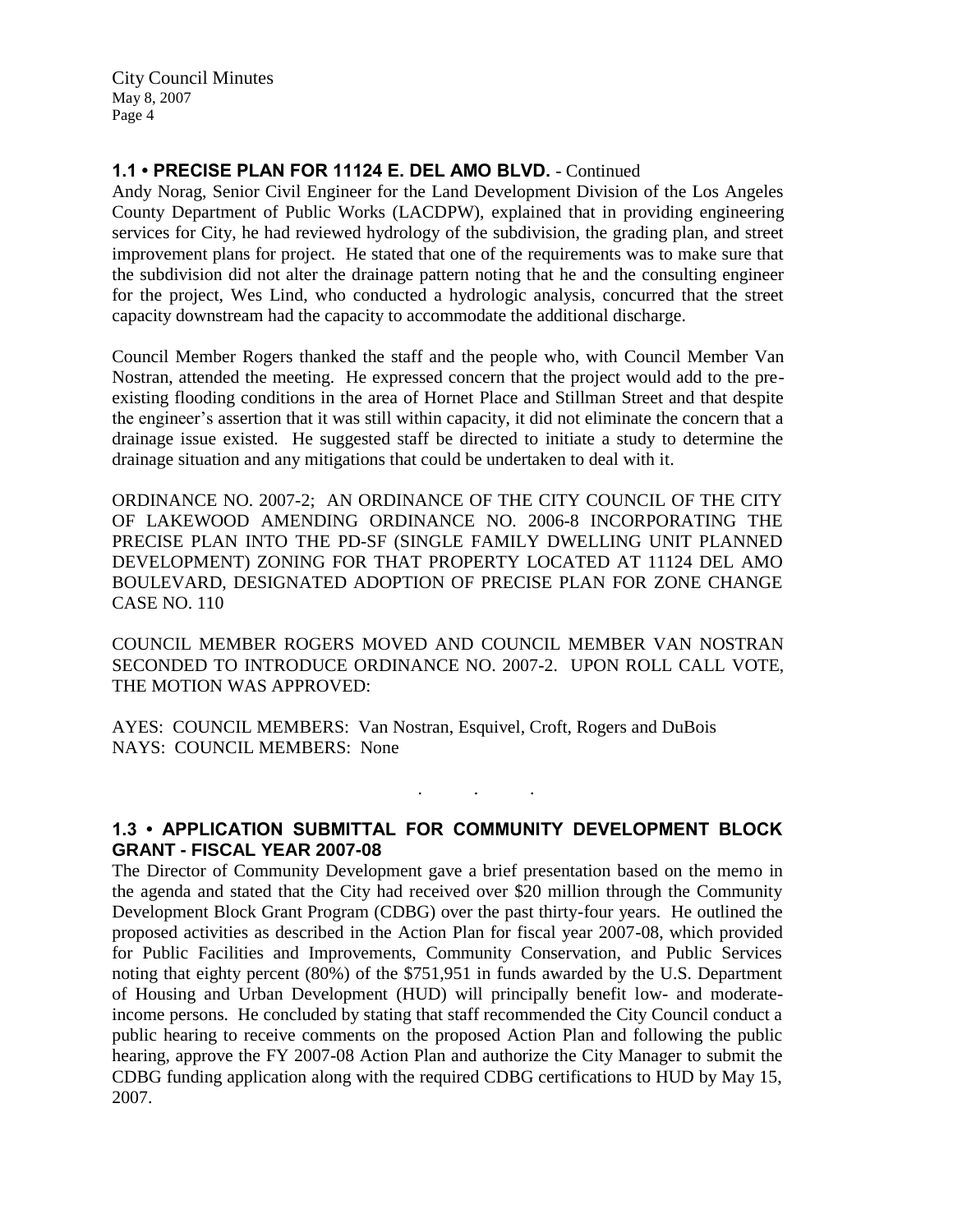## **1.3 • APPLICATION SUBMITTAL FOR COMMUNITY DEVELOPMENT BLOCK GRANT - FISCAL YEAR 2007-08** - Continued

Mayor DuBois opened the public hearing at 8:10 p.m. and called for anyone in the audience wishing to address the City Council on this matter. There was no response.

COUNCIL MEMBER VAN NOSTRAN MOVED AND VICE MAYOR CROFT SECONDED TO CLOSE THE PUBLIC HEARING AND APPROVE STAFF'S RECOMMENDATION. UPON ROLL CALL VOTE, THE MOTION WAS APPROVED:

AYES: COUNCIL MEMBERS: Van Nostran, Esquivel, Croft, Rogers and DuBois NAYS: COUNCIL MEMBERS: None

## **1.4 • PERMIT APPLICATIONS FOR SALE OF FIREWORKS**

Administrative Services Director Diane Perkin gave a brief presentation based on the memo in the agenda reporting that 28 organizations had complied with all the necessary requirements for filing applications for permits to sell safe-and-sane fireworks. She stated that at its meeting on April 24, 2007, the Public Safety Committee reviewed the applications for fireworks stands permits and it was recommended that the City Council approve the issuance of permits for temporary fireworks stands to the 28 organizations.

. . .

Responding to Council Member Esquivel's inquiry, Council Member Van Nostran stated that no organizations had been denied application.

Mayor DuBois opened the public hearing at 8:12 p.m. and called for anyone in the audience wishing to address the City Council on this matter. There was no response.

COUNCIL MEMBER VAN NOSTRAN MOVED AND COUNCIL MEMBER ESQUIVEL SECONDED TO APPROVE STAFF'S RECOMMENDATION FOR THE ISSUANCE OF PERMITS AS PRESENTED. UPON ROLL CALL VOTE, THE MOTION WAS APPROVED:

AYES: COUNCIL MEMBERS: Van Nostran, Esquivel, Croft, Rogers and DuBois NAYS: COUNCIL MEMBERS: None

# **3.1 • BLOOMFIELD AVENUE UNDERGROUND UTILITY DISTRICT PROJECT**

. . .

*[Continued from April 24, 2007]*

Lisa A. Rapp, Director of Public Works, gave a brief presentation on the history and status of the project based on the memo in the agenda and explained that the Bloomfield undergrounding project had lagged far behind schedule and that the paving project had been delayed as a result. The delays were directly related to the acquisition of the necessary easements from adjacent property owners and the final six easements could not be obtained and five of the six were clustered in the northerly one-fourth of the project area. She stated that on May 3rd, staff had met with Southern California Edison (SCE) executives and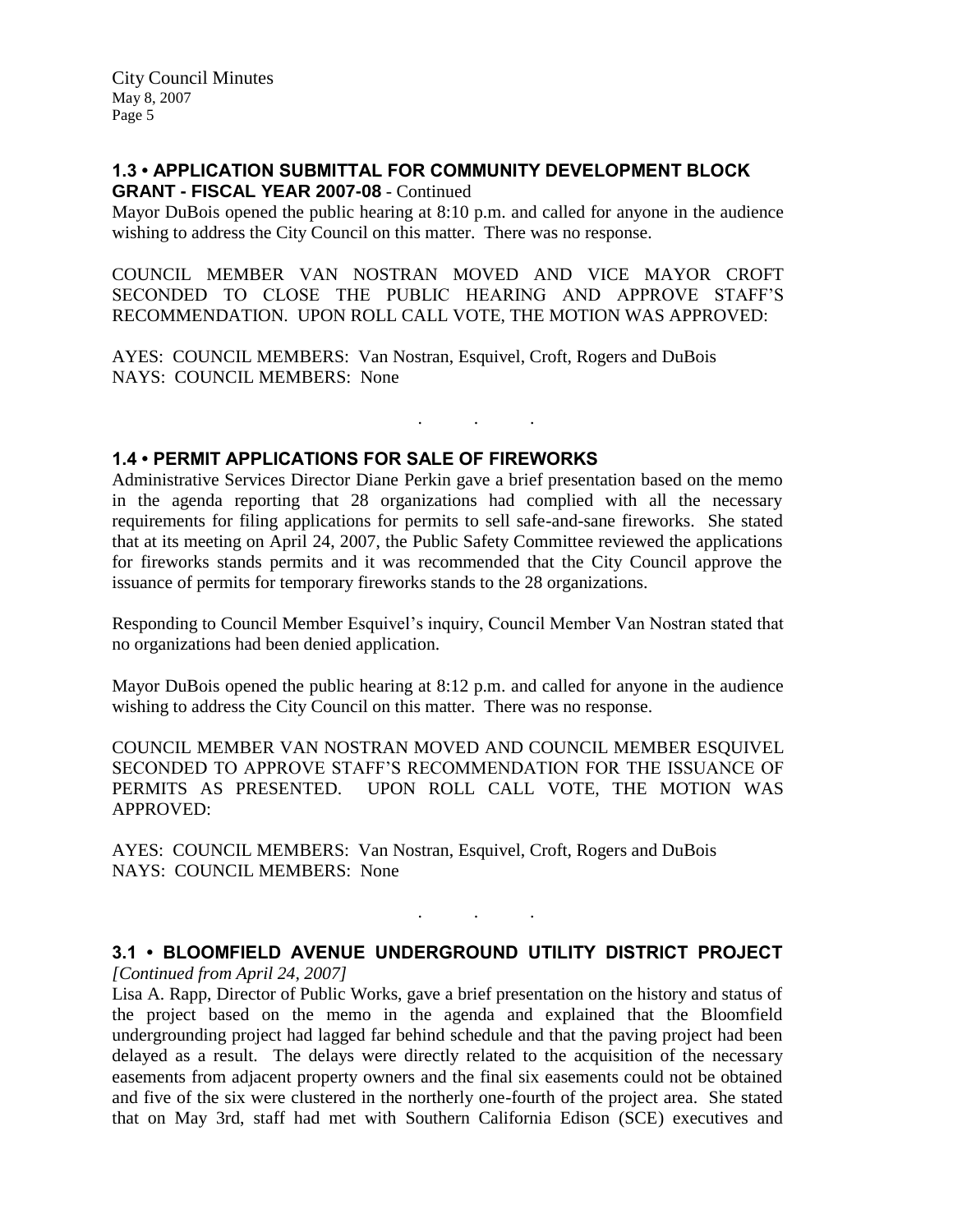**3.1 • BLOOMFIELD AVENUE UNDERGROUND UTILITY DISTRICT** - Continued engineers, who provided a proposed schedule that would allow for the paving of Bloomfield Avenue during summer of 2008. She added that a letter from SCE Regional Vice President Steve Sullivan detailed their commitment to provide monthly status reports, proceed immediately with the revision of the plans and encourage a rapid response from other utilities that must participate in the project. She stated it was staff's recommendation that the City Council approve SCE's request for a reduction in the length of the project to eliminate the northerly segment and adopt the resolution amending Resolution No. 99-18 and setting forth revised Underground Utility District No. 13 boundaries and completion dates for the project.

Ms. Rapp responded to Council Member Van Nostran's inquiry regarding working around the resident who still had not signed by stating that one pole would be set at the block wall fence and another set out just at the curb to handle that particular line.

Responding to a question from Council Member Esquivel, Ms. Rapp stated that numerous and extensive attempts at contact had been made to obtain the necessary easements.

Ben Harvey, SCE representative, responding to Council Member Rogers' concerns regarding assurances that the project would remain a priority for SCE, explained that they were committed to the monthly status meetings with the City so they would be in constant communication about this project.

RESOLUTION NO. 2007-10; A RESOLUTION OF THE CITY COUNCIL OF THE CITY OF LAKEWOOD AMENDING RESOLUTION NO. 99-18 PERTAINING TO THE FORMATION OF UNDERGROUND UTILITY DISTRICT NUMBER 13

COUNCIL MEMBER ESQUIVEL MOVED AND COUNCIL MEMBER ROGERS SECONDED TO ADOPT RESOLUTION NO. 2007-10. UPON ROLL CALL VOTE, THE MOTION WAS APPROVED:

. . .

AYES: COUNCIL MEMBERS: Van Nostran, Esquivel, Croft, Rogers and DuBois NAYS: COUNCIL MEMBERS: None

# **3.2 • PURCHASE OF TABLES FOR PARKS AND COMMUNITY CENTERS**

The Director of Administrative Services gave a brief presentation based on the memo in the agenda and explained that the tables at the City's parks and community centers had not been replaced since 1996 and that due to the extensive use of the tables for facility rentals and contract classes, the existing tables were worn and some no longer usable. She concluded by stating it was recommended that the City Council authorize the purchase of 95 tables and two carts from manufacturer and sole source, Mity-Lite, Inc., at the proposed contract price of \$20,131.66.